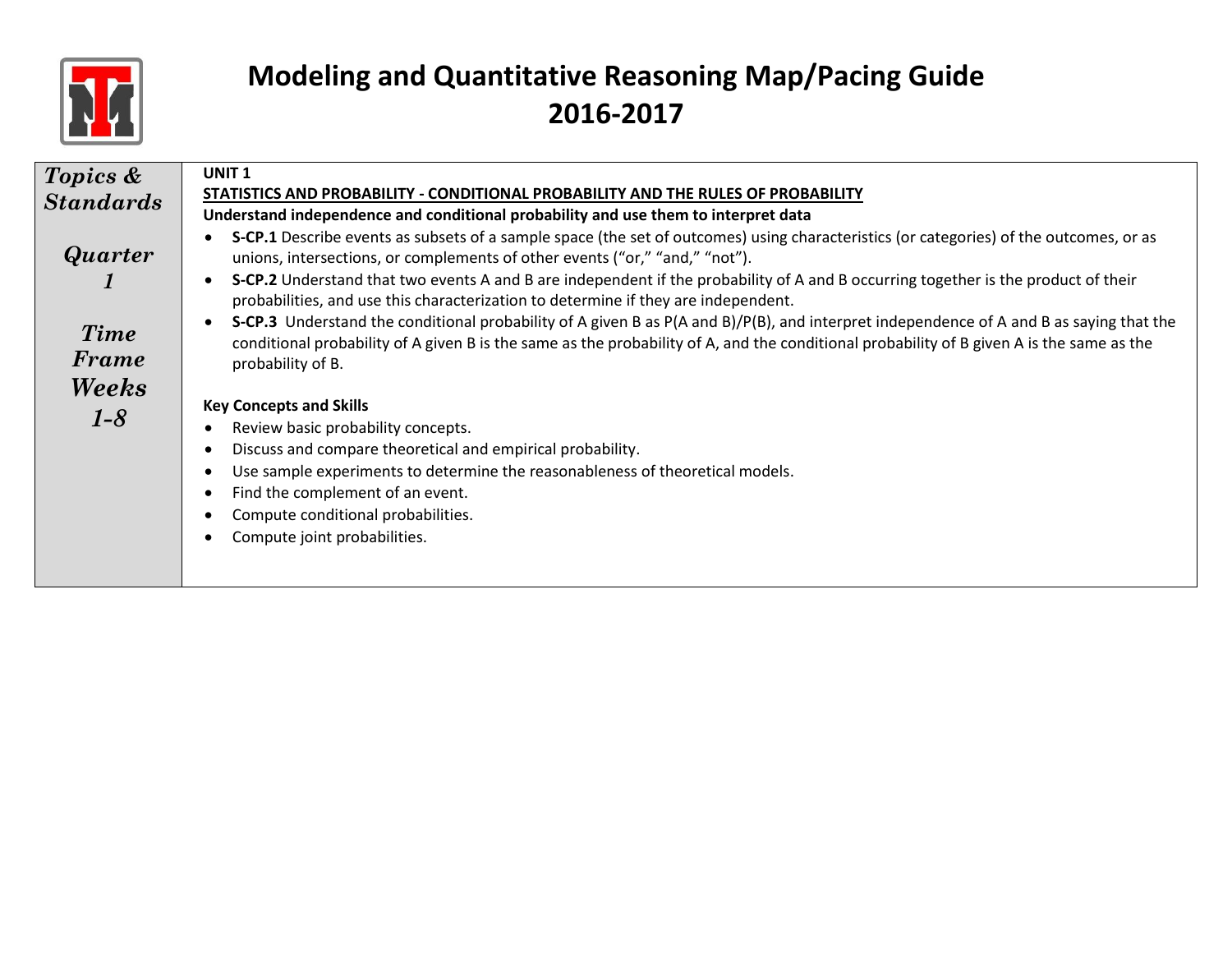### **UNIT 2**

### **STATISTICS AND PROBABILITY - USING PROBABILITY TO MAKE DECISIONS**

**Calculate expected values and use them to solve problems**

- **S-MD.1** Define a random variable for a quantity of interest by assigning a numerical value to each event in a sample space; graph the corresponding probability distribution using the same graphical displays as for data distributions.
- **S-MD.2** Calculate the expected value of a random variable.
- **S-MD.5** Weigh the possible outcomes of a decision by assigning probabilities to payoff values and finding expected values.
	- **a.** Find the expected payoff for a game of chance. For example, find the expected winnings from a state lottery ticket or a game at a fast- food restaurant.
	- **b.** b. Evaluate and compare strategies on the basis of expected values. For example, compare a high-deductible versus a lowdeductible automobile insurance policy using various, but reasonable, chances of having a minor or a major accident.
- **S-MD.6** Use probabilities to make fair decisions (e.g., drawing by lots, using a random number generator).
- **S-MD.7** Analyze decisions and strategies using probability concepts (e.g., product testing, medical testing, pulling a hockey goalie at the end of a game).

## **Key Concepts and Skills**

- Read, review data, find a model, make predictions and use multiple approaches to solve problems from a variety of disciplines and select a method to solve a problem, defend the method, and justify the reasonableness of the results.
- Discuss and solve problems dealing with mutually exclusive events with and without replacement.
- Discuss and solve problems involving the odds of an event versus probability.
- Define and model tree diagrams and the fundamental counting principle.
- Compute posterior probabilities.
- Use technology to compute permutations and combinations.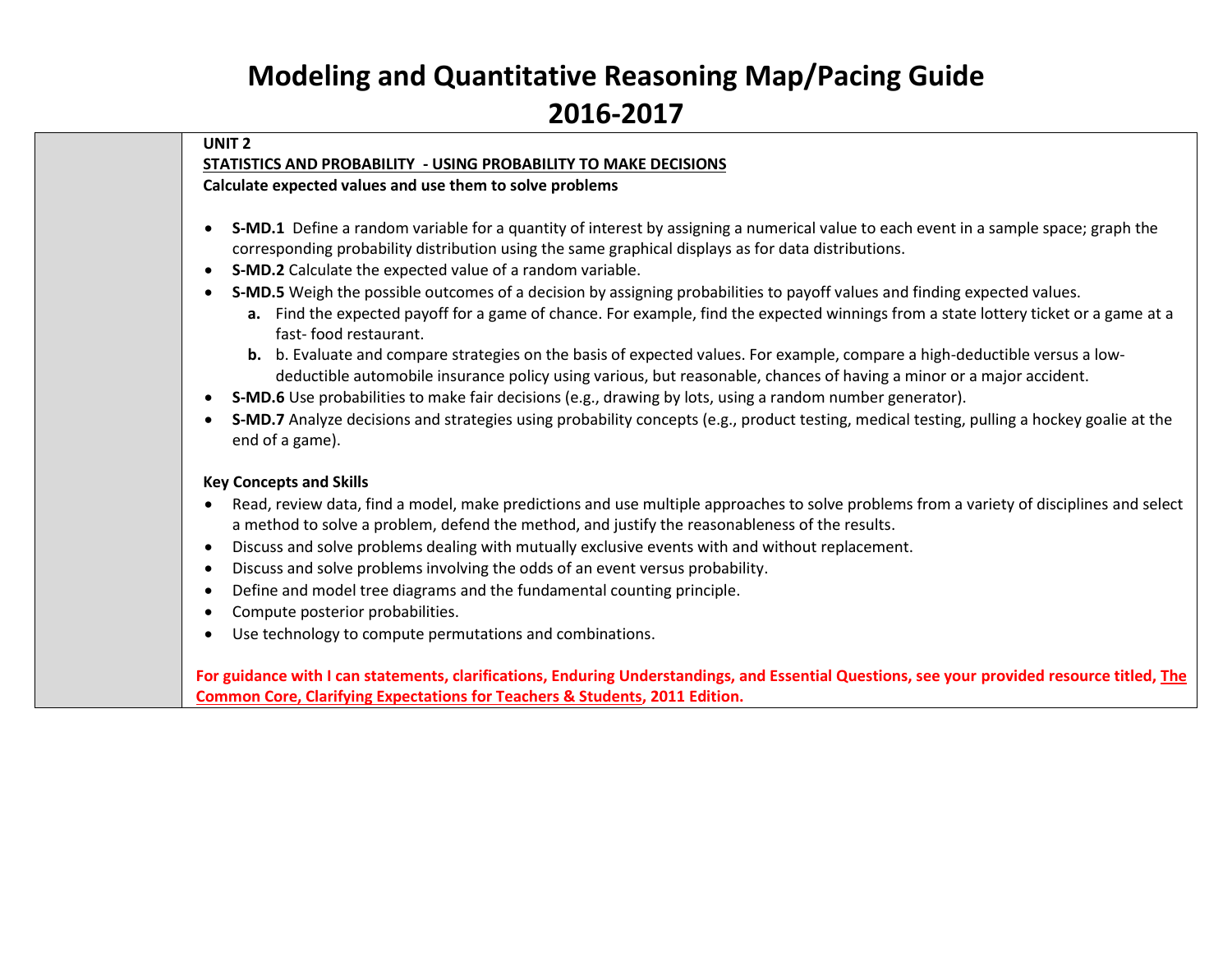#### **UNIT 3**

#### **INTERPRETING FUNCTIONS - UNDERSTAND THE CONCEPT OF A FUNCTION AND USE FUNCTION NOTATION**

#### **Interpret functions that arise in applications in terms of the context**

- **F-IF.4** For a function that models a relationship between two quantities, interpret key features of graphs and tables in terms of the quantities, and sketch graphs showing key features given a verbal description of the relationship. Key features include: intercepts; intervals where the function is increasing, decreasing, positive, or negative; relative maximums and minimums; symmetries; end behavior; and periodicity.
- **F-IF.5** Relate the domain of a function to its graph and, where applicable, to the quantitative relationship it describes. For example, if the function h(n) gives the number of person-hours it takes to assemble n engines in a factory, then the positive integers would be an appropriate domain for the function.
- **F-IF.6** Calculate and interpret the average rate of change of a function (presented symbolically or as a table) over a specified interval. Estimate the rate of change from a graph.

#### **Analyze functions using different representations**

- **F-IF.7** Graph functions expressed symbolically and show key features of the graph, by hand in simple cases and using technology for more complicated cases.
	- **a.** Graph linear and quadratic functions and show intercepts, maxima, and minima. b. Graph square root, cube root, and piecewisedefined functions, including step functions and absolute value functions.
	- **b.** Graph polynomial functions, identifying zeros when suitable factorizations are available, and showing end behavior.
	- **c.** Graph rational functions, identifying zeros and asymptotes when suitable factorizations are available, and showing end behavior. e. Graph exponential and logarithmic functions, showing intercepts and end behavior, and trigonometric functions, showing period, midline, and amplitude

#### **Key Concepts and Skills**

- Read and review data, find a model, make predictions and use multiple approaches to solve problems from a variety of disciplines and select a method to solve a problem, defend the method, and justify the reasonableness of the results.
- Graph data in order to analyze and find a model that will fit the data and make predictions and draw reasonable conclusions from the data.
- Analyze numerical data using measures of central tendency, variability, and correlation in order to make inferences.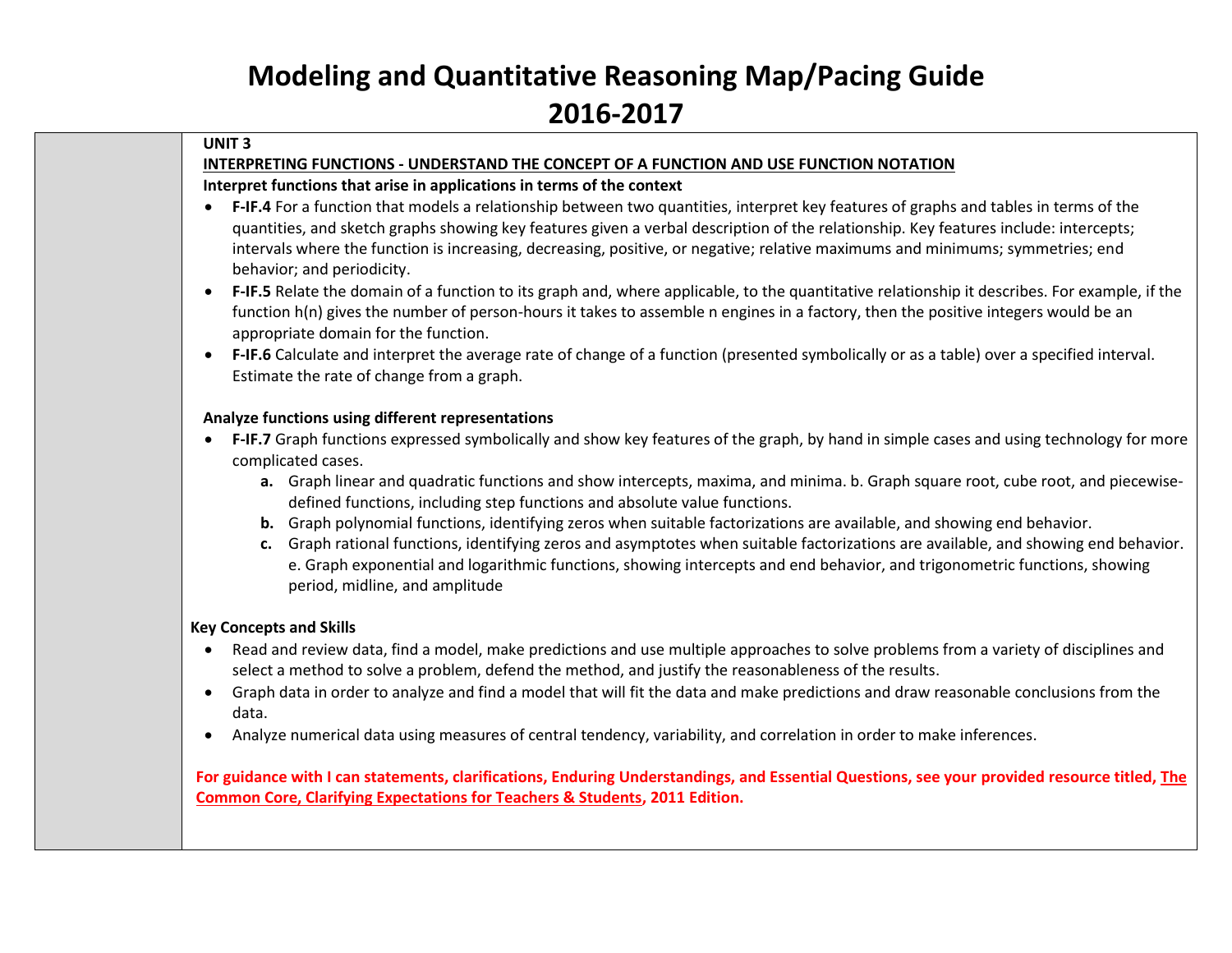| Curriculum Units &                          | <b>Opportunities for</b> | <b>Resources</b>                    | <b>Key Concept tools &amp;</b>              |
|---------------------------------------------|--------------------------|-------------------------------------|---------------------------------------------|
| <i>Assessment</i>                           | Integration              | (Curriculum &                       | <i>practices for</i>                        |
| ( <i>Evidence</i> )                         |                          | Textbook)                           | <i>Differentiation</i>                      |
| <b>UBD Framework</b>                        |                          | <b>Modeling With Mathematics: A</b> | <b>Tools and practices:</b>                 |
| Units:                                      |                          | <b>Bridge to Algebra 2 Textbook</b> | Journals<br>$\bullet$                       |
|                                             |                          | Chapter 9:                          | Concept/Anchor Charts<br>$\bullet$          |
| <b>Formative &amp; Summative</b>            |                          | Chapter 2:                          | Non-linguistic representations<br>$\bullet$ |
| <b>Assessments</b>                          |                          |                                     | Discourse and questioning<br>$\bullet$      |
| • 4-7 tasks that reach DOK 3-4              |                          | Instructional Resources within the  |                                             |
| AND/OR                                      |                          | Text:                               |                                             |
| • 3-5 FATPs / RAFTs                         |                          |                                     |                                             |
| • At least (1) GRASPS per<br>quarter &      |                          |                                     |                                             |
| • At least 1 common short                   |                          | <b>Other Resources</b>              |                                             |
| cycle per quarter                           |                          | <b>Illustrative Mathematics -</b>   |                                             |
| *Assessments are located within             |                          | https://www.illustrativemathe       |                                             |
| unit                                        |                          | matics.org/content-                 |                                             |
|                                             |                          | standards/HSA                       |                                             |
| <b>Textbook Resources</b>                   |                          | <b>ODE Math Model Curriculum</b>    |                                             |
| (Formative, Pre/Post, and                   |                          |                                     |                                             |
| Summative):                                 |                          |                                     |                                             |
| <b>Bellwork</b><br>$\bullet$                |                          |                                     |                                             |
| <b>Chapter Tests</b><br>$\bullet$           |                          |                                     |                                             |
| Quizzes,<br>$\bullet$                       |                          |                                     |                                             |
| <b>Textbook Investigations</b><br>$\bullet$ |                          |                                     |                                             |
|                                             |                          |                                     |                                             |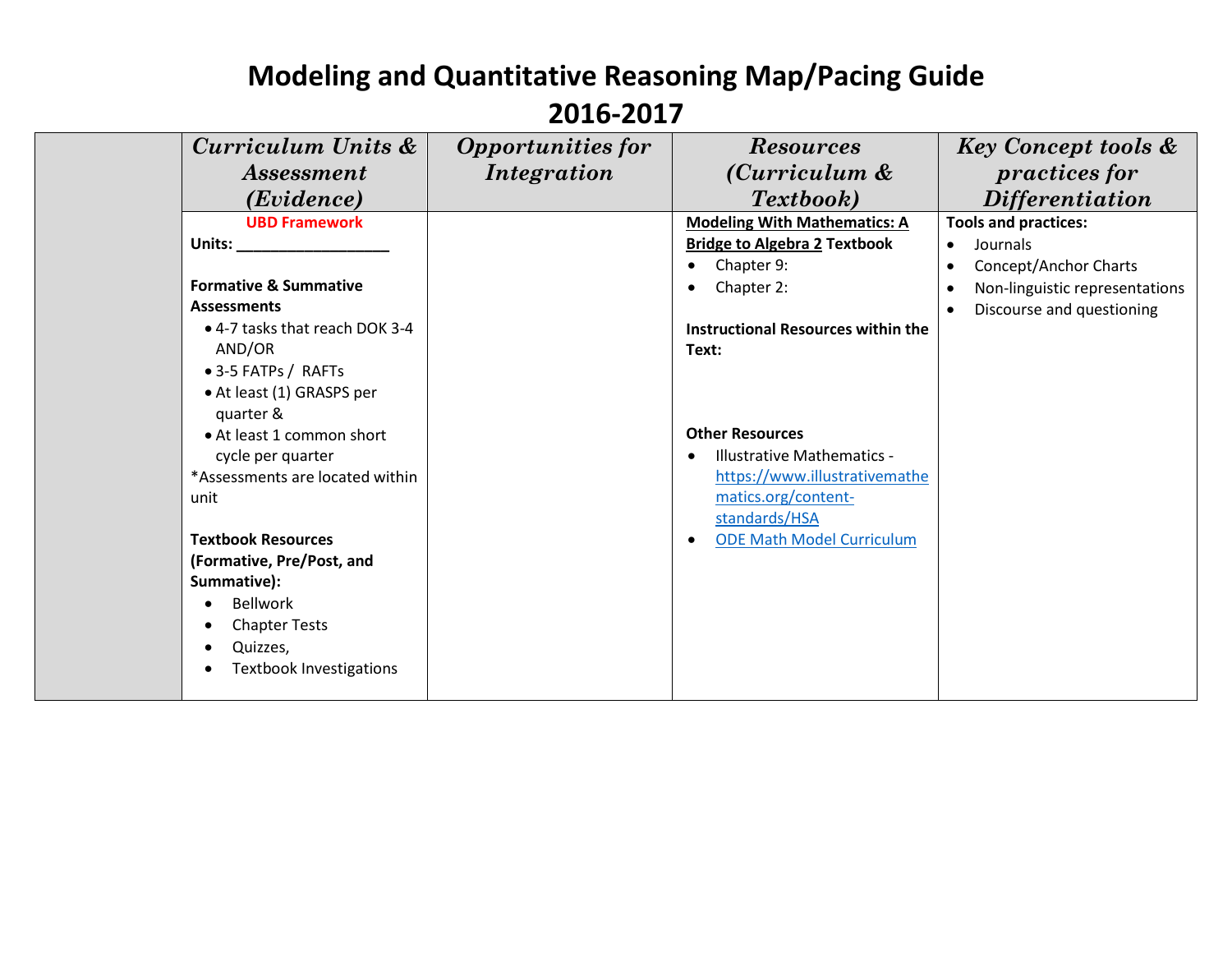| Topics &         | Unit 4                                                                                                                                                     |  |  |  |
|------------------|------------------------------------------------------------------------------------------------------------------------------------------------------------|--|--|--|
| <b>Standards</b> | <b>FUNCTIONS - BUILDING FUNCTIONS</b>                                                                                                                      |  |  |  |
|                  | Build a function that models a relationship between two quantities.                                                                                        |  |  |  |
|                  | • F-FB.1 Write a function that describes a relationship between two quantities.                                                                            |  |  |  |
| <b>Quarter</b>   | a. Determine an explicit expression, a recursive process, or steps for calculation from a context.                                                         |  |  |  |
| $\overline{2}$   | b. Combine standard function types using arithmetic operations. For example, build a function that models the temperature of a                             |  |  |  |
|                  | cooling body by adding a constant function to a decaying exponential, and relate these functions to the model.                                             |  |  |  |
| <b>Time</b>      | c. Compose functions. For example, if $T(y)$ is the temperature in the atmosphere as a function of height, and $h(t)$ is the height of a                   |  |  |  |
|                  | weather balloon as a function of time, then $T(h(t))$ is the temperature at the location of the weather balloon as a function of time                      |  |  |  |
| Frame            |                                                                                                                                                            |  |  |  |
| Weeks 1-8        | <b>FUNCTIONS - INTERPRETING FUNCTIONS</b>                                                                                                                  |  |  |  |
|                  | Build new functions from existing functions.                                                                                                               |  |  |  |
|                  | <b>F-IF.4</b> Find inverse functions.                                                                                                                      |  |  |  |
|                  | a. Solve an equation of the form $f(x) = c$ for a simple function f that has an inverse and write an expression for the inverse. For                       |  |  |  |
|                  | example, $f(x) = 2$ x3 or $f(x) = (x+1)/(x-1)$ for $x \ne 1$ .<br><b>b.</b> Verify by composition that one function is the inverse of another.             |  |  |  |
|                  | c. Read values of an inverse function from a graph or a table, given that the function has an inverse.                                                     |  |  |  |
|                  | d. Produce an invertible function from a non-invertible function by restricting the domain.                                                                |  |  |  |
|                  | F-IF.5 Relate the domain of a function to its graph and, where applicable, to the quantitative relationship it describes. For example, if the<br>$\bullet$ |  |  |  |
|                  | function h(n) gives the number of person-hours it takes to assemble n engines in a factory, then the positive integers would be an                         |  |  |  |
|                  | appropriate domain for the function.                                                                                                                       |  |  |  |
|                  | F-IF.6 Calculate and interpret the average rate of change of a function (presented symbolically or as a table) over a specified interval.<br>$\bullet$     |  |  |  |
|                  | Estimate the rate of change from a graph.                                                                                                                  |  |  |  |
|                  |                                                                                                                                                            |  |  |  |
|                  | <b>Key Concepts and Skills:</b>                                                                                                                            |  |  |  |
|                  | Formulate a meaningful question, determine the data needed to answer the question, gather the appropriate data, analyze the data, and                      |  |  |  |
|                  | draw reasonable conclusions.                                                                                                                               |  |  |  |
|                  | Determine the appropriateness of a model for making predictions from a given set of data.<br>$\bullet$                                                     |  |  |  |
|                  | Use direct and inverse variation to describe physical laws such as Hook's, Newton's, and Boyle's laws.<br>$\bullet$                                        |  |  |  |
|                  | Use multiple approaches (algebraic, graphical, and geometric methods) to solve problems from a variety of disciplines.<br>$\bullet$                        |  |  |  |
|                  | Interpret information from various graphs, including line graphs, bar graphs, circle graphs, histograms, scatterplots, line plots, stem-and-<br>$\bullet$  |  |  |  |
|                  | leaf plots, and box-and-whisker plots to draw conclusions from the data.                                                                                   |  |  |  |
|                  | Compare and analyze various methods for solving a real-life problem.<br>$\bullet$                                                                          |  |  |  |
|                  |                                                                                                                                                            |  |  |  |
|                  | For guidance with I can statements, clarifications, Enduring Understandings, and Essential Questions, see your provided resource titled, The               |  |  |  |
|                  | <b>Common Core, Clarifying Expectations for Teachers &amp; Students, 2011 Edition.</b>                                                                     |  |  |  |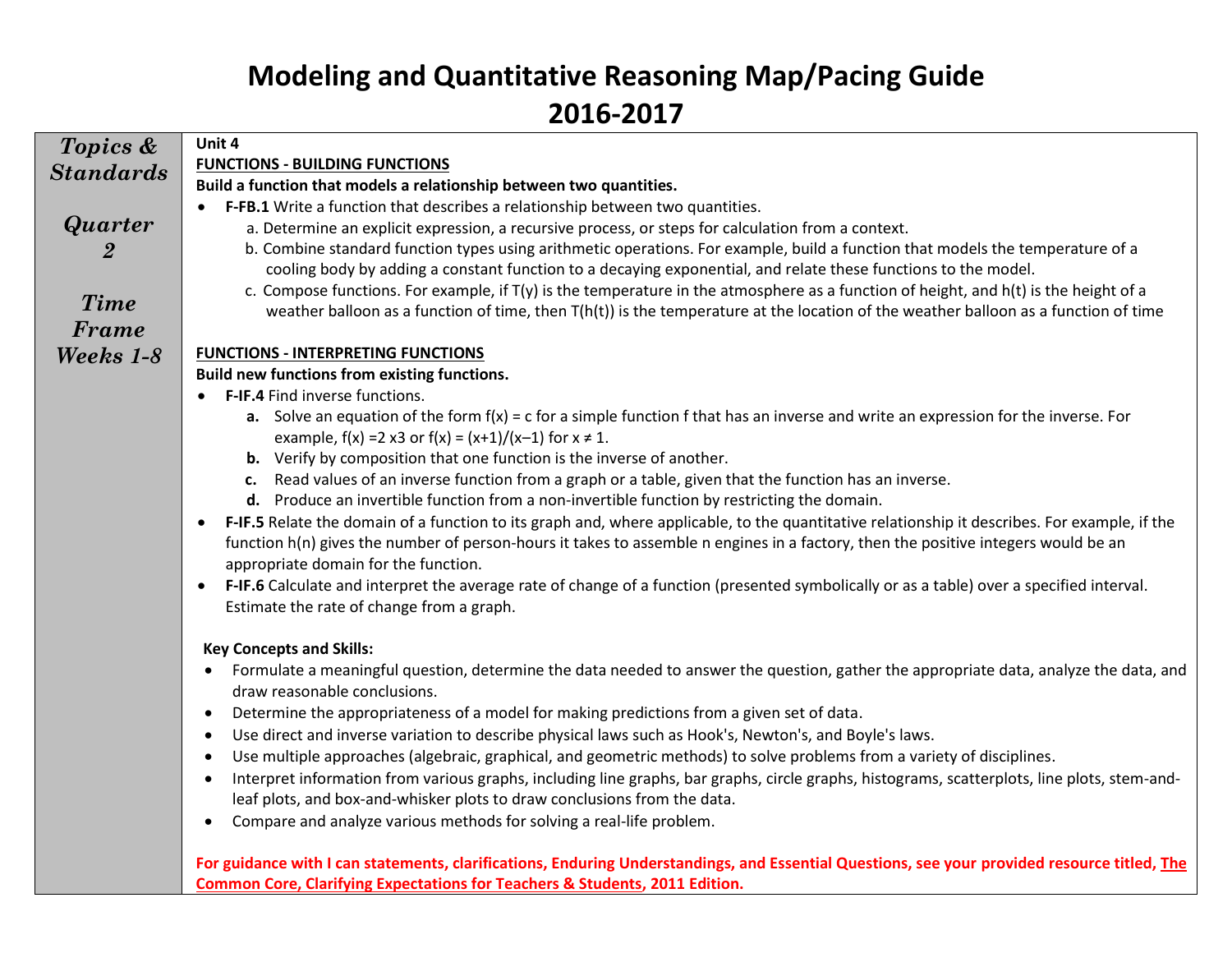#### **UNIT 5**

#### **FUNCTIONS – LINEAR, QUADRATIC, AND EXPONENTIAL MODELS**

#### **Construct and Compare Linear and Exponential Models and Solve Problems**

- **F-LE.1** Distinguish between situations that can be modeled with linear functions and with exponential functions.
	- **a.** Prove that linear functions grow by equal differences over equal intervals, and that exponential functions grow by equal factors over equal intervals.
	- **b.** Recognize situations in which one quantity changes at a constant rate per unit interval relative to another.
	- **c.** Recognize situations in which a quantity grows or decays by a constant percent rate per unit interval relative to another.
- **F-LE.2** Construct linear and exponential functions, including arithmetic and geometric sequences, given a graph, a description of a relationship, or two input-output pairs (include reading these from a table).
- **F-LE.3** Observe using graphs and tables that a quantity increasing exponentially eventually exceeds a quantity increasing linearly, quadratically, or (more generally) as a polynomial function.
- **F-LE.4** For exponential models, express as a logarithm the solution to ab™= d where a, c, and d are numbers and the base b is 2, 10, or e; evaluate the logarithm using technology.

#### **Interpret expressions for functions in terms of the situation they model**

**F-LE.5** Interpret the parameters in a linear or exponential function in terms of a context.

#### **Key Concepts and Skills:**

- Determine the appropriateness of a model for making predictions from a given set of data.
- Use geometric models available through technology to model growth and decay in areas such as population, biology, and ecology.
- Use multiple approaches (algebraic, graphical, and geometric methods) to solve problems from a variety of disciplines.
- Select a method to solve a problem, defend the method, and justify the reasonableness of the results.
- Use geometric transformations, symmetry, and perspective drawings to describe mathematical patterns and structure in art and architecture.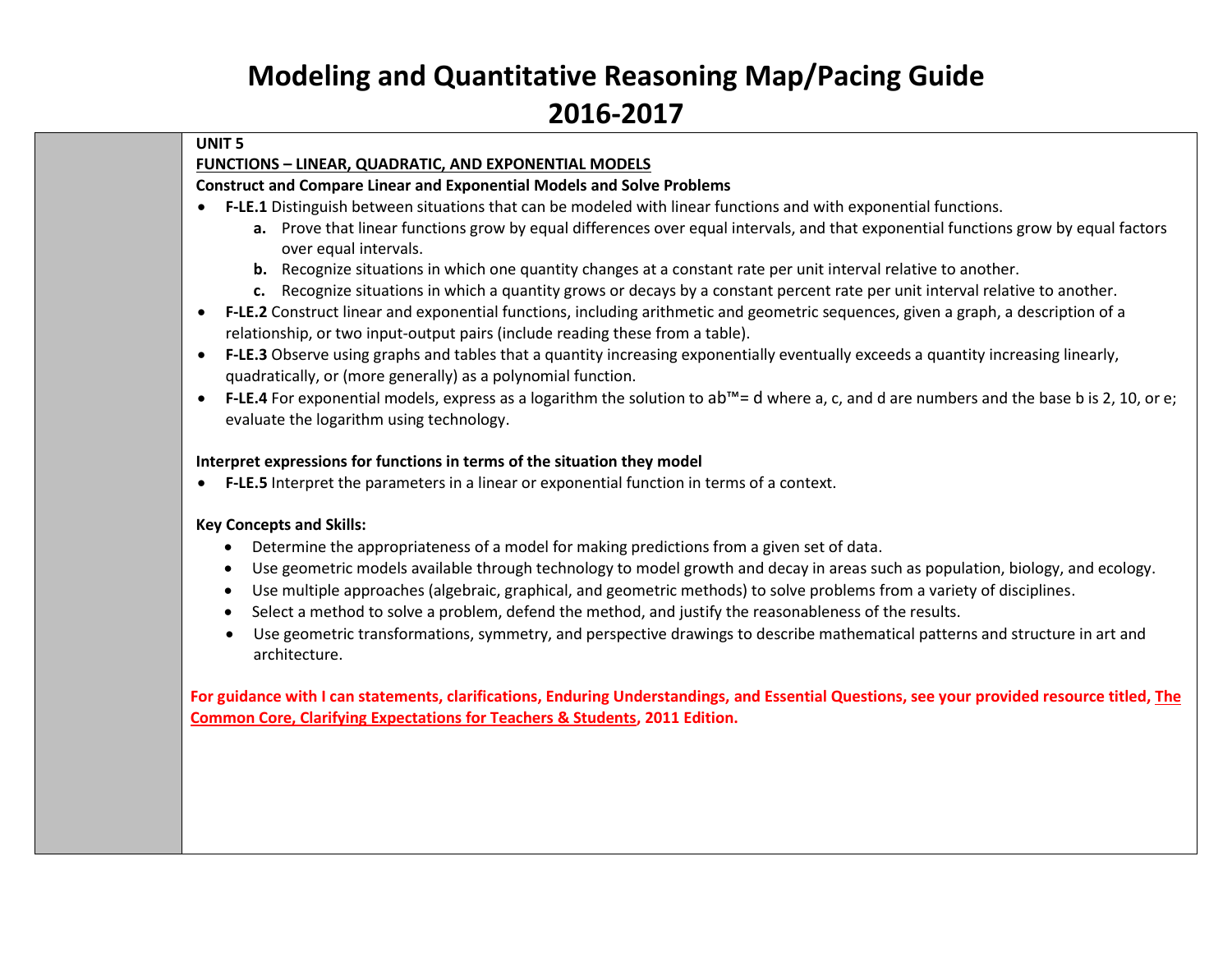| Curriculum Unis &<br><i>Assessment</i><br>(Evidence)                                                                                                                                                                                                                                                                                                                        | <b>Opportunities for</b><br>Integration | <b>Resources</b><br>(Curriculum &<br>supplemental)                                                                                                                                                                                                                                                                                       | <b>Key Concept tools &amp;</b><br><b>Practices for</b><br><i>Differentiation</i>                                                                          |
|-----------------------------------------------------------------------------------------------------------------------------------------------------------------------------------------------------------------------------------------------------------------------------------------------------------------------------------------------------------------------------|-----------------------------------------|------------------------------------------------------------------------------------------------------------------------------------------------------------------------------------------------------------------------------------------------------------------------------------------------------------------------------------------|-----------------------------------------------------------------------------------------------------------------------------------------------------------|
| <b>UBD Framework</b><br>Units:<br><b>Formative &amp; Summative</b><br><b>Assessments</b><br>• 4-7 tasks that reach DOK 3-4<br>AND/OR<br>• 3-5 FATPs / RAFTs<br>• At least (1) GRASPS per<br>quarter &<br>• At least 1 common short<br>cycle per quarter<br>*Assessments are located within<br>unit<br><b>Textbook Resources</b><br>(Formative, Pre/Post, and<br>Summative): |                                         | <b>Modeling With Mathematics: A</b><br><b>Bridge to Algebra 2 Textbook</b><br>Chapter 1:<br>Chapter 6:<br><b>Instructional Resources within the</b><br>Text:<br><b>Other Resources</b><br><b>Illustrative Mathematics -</b><br>https://www.illustrativemathe<br>matics.org/content-<br>standards/HSA<br><b>ODE Math Model Curriculum</b> | <b>Tools and practices:</b><br>Journals<br>$\bullet$<br>Concept/Anchor Charts<br>Non-linguistic representations<br>$\bullet$<br>Discourse and questioning |
| <b>Bellwork</b><br><b>Chapter Tests</b><br>Quizzes,<br>٠<br><b>Textbook Investigations</b>                                                                                                                                                                                                                                                                                  |                                         |                                                                                                                                                                                                                                                                                                                                          |                                                                                                                                                           |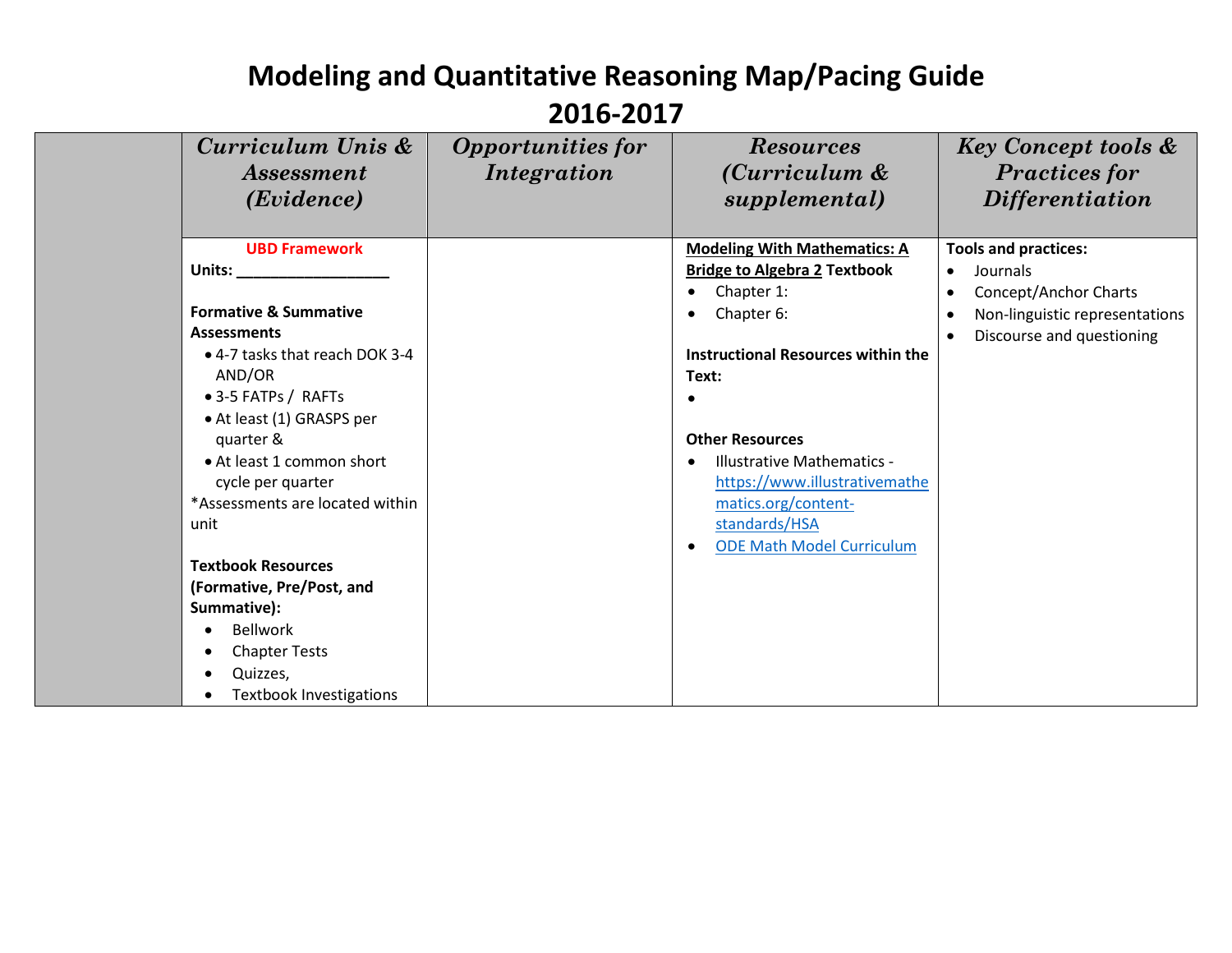| Topic &          | <b>UNIT 6</b>                                                                                                                                                                                                                                                                                        |  |  |  |
|------------------|------------------------------------------------------------------------------------------------------------------------------------------------------------------------------------------------------------------------------------------------------------------------------------------------------|--|--|--|
|                  | <b>INTERPRETING FUNCTIONS - UNDERSTAND THE CONCEPT OF A FUNCTION AND USE FUNCTION NOTATION</b>                                                                                                                                                                                                       |  |  |  |
| <b>Standard</b>  | Interpret functions that arise in applications in terms of the context                                                                                                                                                                                                                               |  |  |  |
|                  | • F-IF.4 For a function that models a relationship between two quantities, interpret key features of graphs and tables in terms of the                                                                                                                                                               |  |  |  |
| <b>Quarter 3</b> | quantities, and sketch graphs showing key features given a verbal description of the relationship. Key features include: intercepts;<br>intervals where the function is increasing, decreasing, positive, or negative; relative maximums and minimums; symmetries; end<br>behavior; and periodicity. |  |  |  |
| <b>Time</b>      | F-IF.6 Calculate and interpret the average rate of change of a function (presented symbolically or as a table) over a specified interval.<br>$\bullet$                                                                                                                                               |  |  |  |
| Frame            | Estimate the rate of change from a graph.                                                                                                                                                                                                                                                            |  |  |  |
| Weeks 1-8        | Analyze functions using different representations                                                                                                                                                                                                                                                    |  |  |  |
|                  | F-IF.7 Graph functions expressed symbolically and show key features of the graph, by hand in simple cases and using technology for more<br>complicated cases.                                                                                                                                        |  |  |  |
|                  | a. Graph linear and quadratic functions and show intercepts, maxima, and minima.                                                                                                                                                                                                                     |  |  |  |
|                  | Graph square root, cube root, and piecewise-defined functions, including step functions and absolute value functions.<br>b.                                                                                                                                                                          |  |  |  |
|                  | Graph polynomial functions, identifying zeros when suitable factorizations are available, and showing end behavior.<br>c.                                                                                                                                                                            |  |  |  |
|                  | d. Graph rational functions, identifying zeros and asymptotes when suitable factorizations are available, and showing end behavior.                                                                                                                                                                  |  |  |  |
|                  | e. Graph exponential and logarithmic functions, showing intercepts and end behavior, and trigonometric functions, showing period,<br>midline, and amplitude                                                                                                                                          |  |  |  |
|                  | <b>FUNCTIONS - LINEAR, QUADRATIC, AND EXPONENTIAL MODELS</b>                                                                                                                                                                                                                                         |  |  |  |
|                  | <b>Construct and Compare Linear and Exponential Models and Solve Problems</b>                                                                                                                                                                                                                        |  |  |  |
|                  | F-LE.1 Distinguish between situations that can be modeled with linear functions and with exponential functions.                                                                                                                                                                                      |  |  |  |
|                  | d. Prove that linear functions grow by equal differences over equal intervals, and that exponential functions grow by equal factors<br>over equal intervals.                                                                                                                                         |  |  |  |
|                  | e. Recognize situations in which one quantity changes at a constant rate per unit interval relative to another.                                                                                                                                                                                      |  |  |  |
|                  | Recognize situations in which a quantity grows or decays by a constant percent rate per unit interval relative to another.<br>f.                                                                                                                                                                     |  |  |  |
|                  | <b>Key Concepts and Skills:</b>                                                                                                                                                                                                                                                                      |  |  |  |
|                  | Use multiple approaches (algebraic, graphical, and geometric methods) to solve problems from a variety of disciplines<br>$\bullet$                                                                                                                                                                   |  |  |  |
|                  | Determine the appropriateness of a model for making predictions from a given set of data<br>$\bullet$                                                                                                                                                                                                |  |  |  |
|                  | Use geometric models available through technology to model growth and decay in areas such as population, biology, and ecology<br>$\bullet$                                                                                                                                                           |  |  |  |
|                  | Use direct and inverse variation to describe physical laws such as Hook's, Newton's, and Boyle's laws<br>$\bullet$                                                                                                                                                                                   |  |  |  |
|                  | For guidance with I can statements, clarifications, Enduring Understandings, and Essential Questions, see your provided resource titled, The<br><b>Common Core, Clarifying Expectations for Teachers &amp; Students, 2011 Edition.</b>                                                               |  |  |  |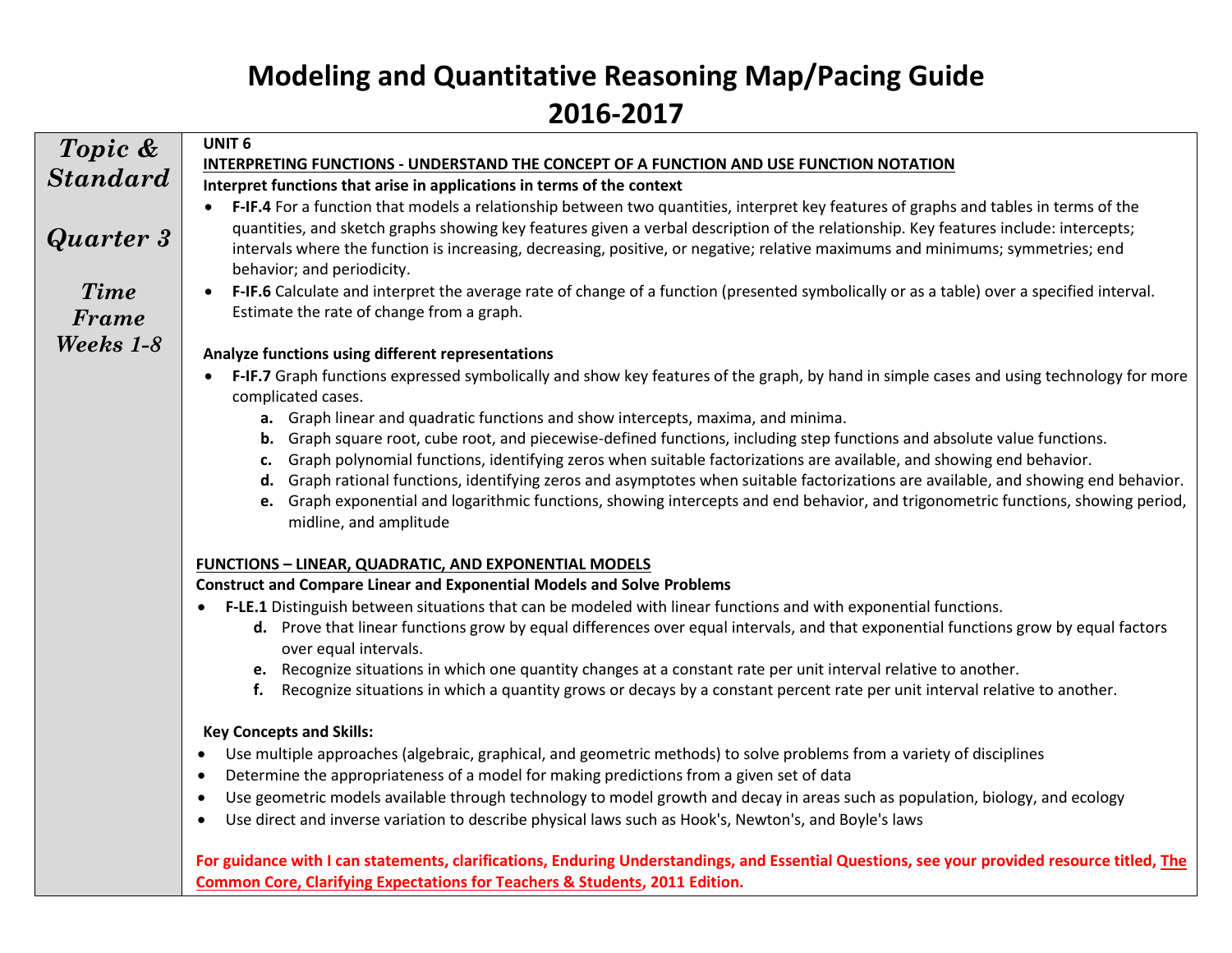#### **UNIT 7**

#### **FUNCTIONS – UNDERSTAND THE CONCEPT OF A FUNCTION AND USE FUNCTION NOTATION**

### **Analyze functions using different representations**

- **F-IF.7** Graph functions expressed symbolically and show key features of the graph, by hand in simple cases and using technology for more complicated cases.
	- **e.** Graph exponential and logarithmic functions, showing intercepts and end behavior, and trigonometric functions, showing period, midline, and amplitude

## **FUNCTIONS – LINEAR, QUADRATIC, AND EXPONENTIAL MODELS**

### **Construct and Compare Linear and Exponential Models and Solve Problems**

 **F-LE.4** For exponential models, express as a logarithm the solution to ab™= d where a, c, and d are numbers and the base b is 2, 10, or e; evaluate the logarithm using technology.

### **ALGEBRA - SEEING STRUCTURE IN EXPRESSIONS**

### **Interpret the structure of expressions**

- **A-SSE.1** Interpret expressions that represent a quantity in terms of its context.
	- **a.** Interpret parts of an expression, such as terms, factors, and coefficients.
	- **b.** Interpret complicated expressions by viewing one or more of their parts as a single entity. For example, interpret P(1+r)n as the product of P and a factor not depending on P

## **Key Concepts and Skills**

- Use multiple approaches (algebraic, graphical, and geometric methods) to solve problems from a variety of disciplines.
- Determine the appropriateness of a model for making predictions from a given set of data.
- Use geometric models available through technology to model growth and decay in areas such as population, biology, and ecology.
- Use rates, linear functions, and direct variation to solve problems involving personal finance and budgeting, including compensations and deductions.
- Solve problems involving personal taxes.
- Analyze and compare coverage options and rates in insurance.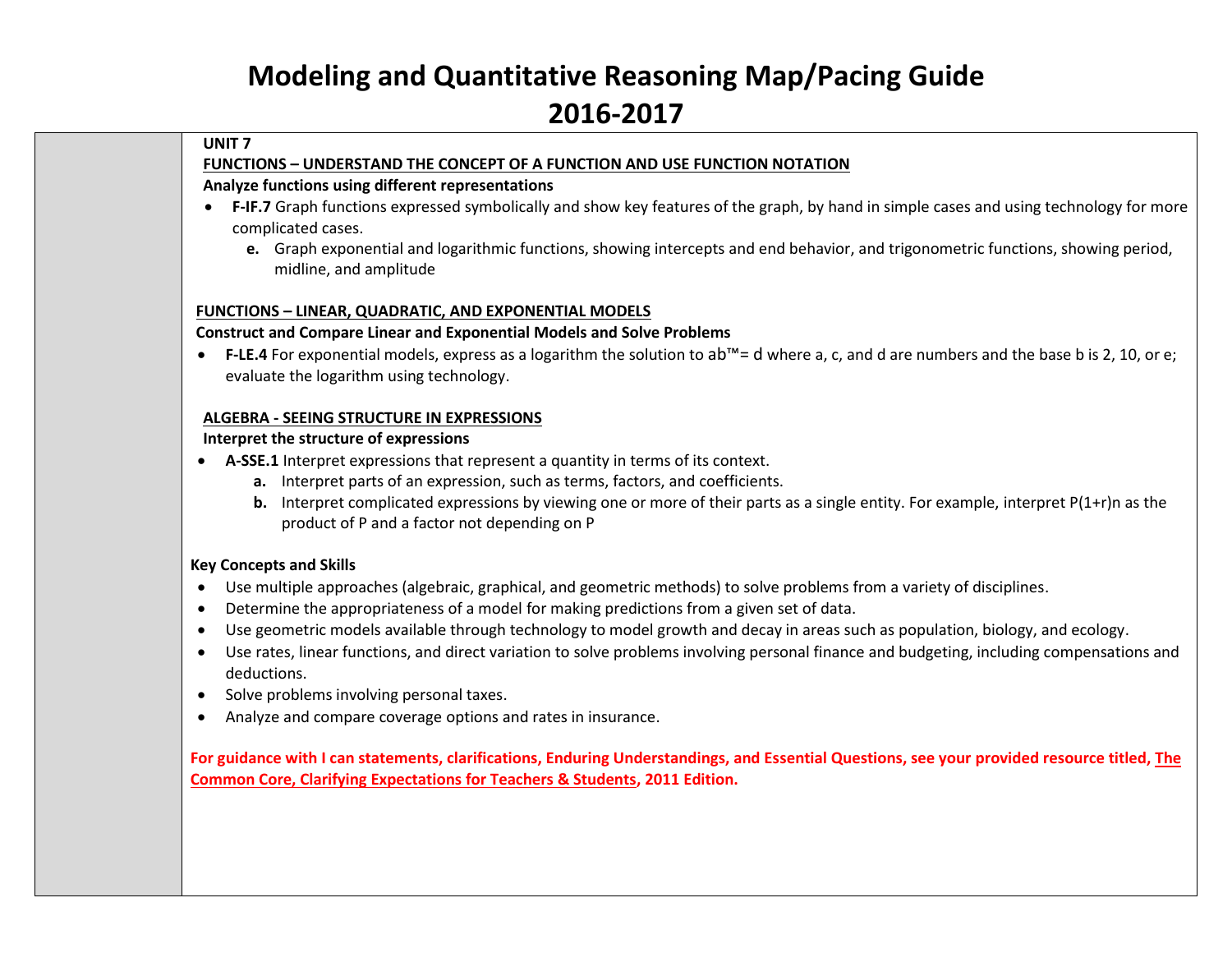#### **UNIT 8**

## **ALGEBRA - SEEING STRUCTURE IN EXPRESSIONS**

## **Interpret the structure of expressions**

- **A-SSE.1** Interpret expressions that represent a quantity in terms of its context.
	- **a.** Interpret parts of an expression, such as terms, factors, and coefficients.
	- **b.** Interpret complicated expressions by viewing one or more of their parts as a single entity. For example, interpret P(1+r)n as the product of P and a factor not depending on P

## **NUMBER AND QUANTITY - QUANTITIES**

### **Reason quantitatively and use units to solve problems**.

- **N-Q.1** Use units as a way to understand problems and to guide the solution of multi-step problems; choose and interpret units consistently in formulas; choose and interpret the scale and the origin in graphs and data displays.
- **N-Q.2** Define appropriate quantities for the purpose of descriptive modeling.
- **N-Q.3** Choose a level of accuracy appropriate to limitations on measurement when reporting quantities.

## **GEOMETRY - SIMILARITY, RIGHT TRIANGLES, AND TRIGONOMETRY**

### **Understand similarity in terms of similarity transformations**

 **G-SRT.2** Given two figures, use the definition of similarity in terms of similarity transformations to decide if they are similar; explain using similarity transformations the meaning of similarity for triangles as the equality of all corresponding pairs of angles and the proportionality of all corresponding pairs of sides.

#### **Prove theorems involving similarity**

- **G-SRT.4** Prove theorems about triangles. Theorems include: a line parallel to one side of a triangle divides the other two proportionally, and conversely; the Pythagorean Theorem proved using triangle similarity.
- **G-SRT.5** Use congruence and similarity criteria for triangles to solve problems and to prove relationships in geometric figures.

## **Define trigonometric ratios and solve problems involving right triangles**

- **G-SRT.6** Understand that by similarity, side ratios in right triangles are properties of the angles in the triangle, leading to definitions of trigonometric ratios for acute angles.
- **G-SRT.7** Explain and use the relationship between the sine and cosine of complementary angles.
- **G-SRT.8** Use trigonometric ratios and the Pythagorean Theorem to solve right triangles in applied problems.

#### **Key Concepts and Skills**

- Use amortization models to investigate automobile financing and compare buying and leasing a vehicle.
- Analyze and compare coverage options and rates in insurance. Use multiple approaches (algebraic, graphical, and geometric methods) to solve problems from a variety of disciplines
- Use trigonometric ratios and functions available through technology to calculate distances and model periodic motion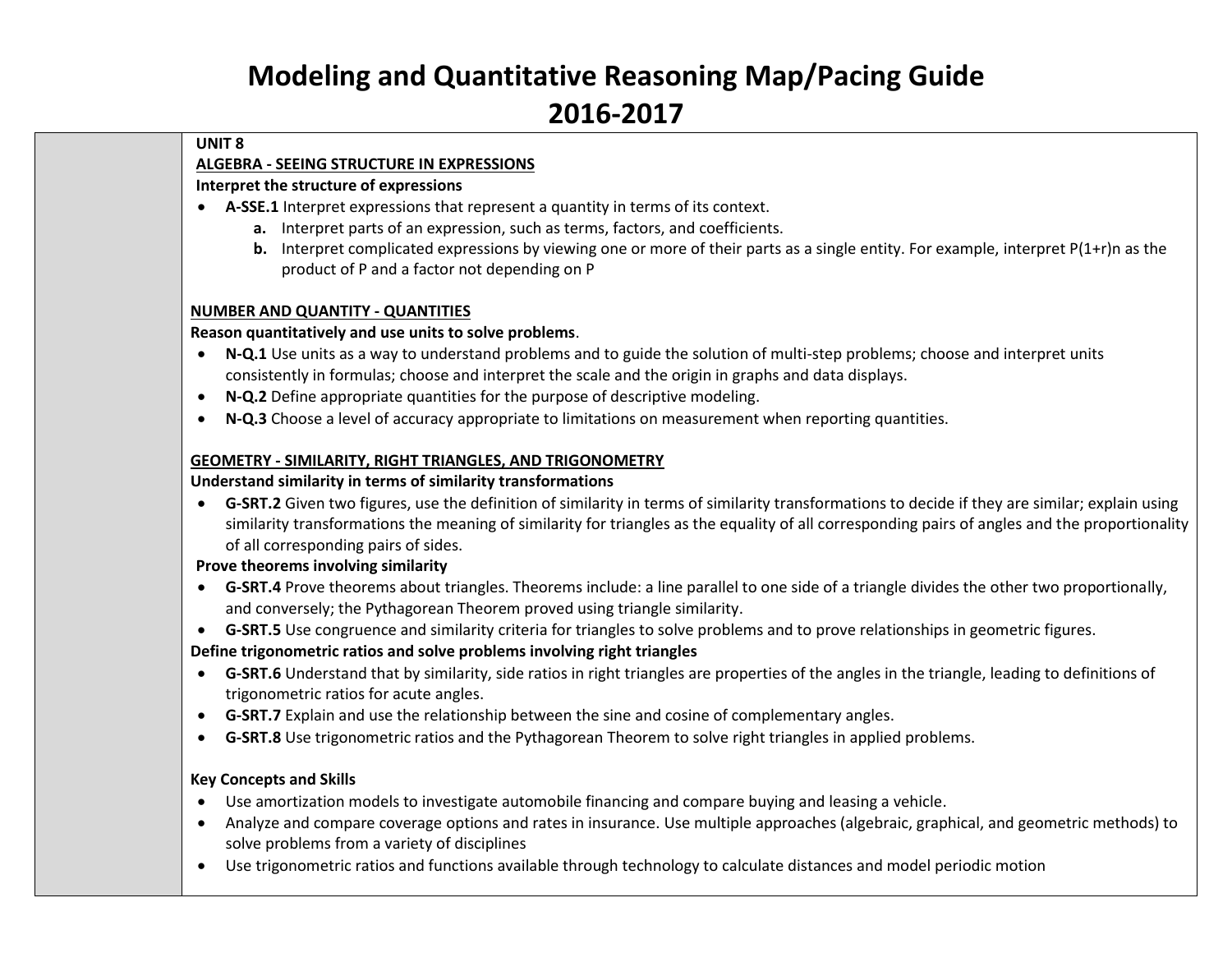| Curriculum Units &                       | <b>Opportunities for</b> | <b>Resources</b>                               | Concept Tools &                             |
|------------------------------------------|--------------------------|------------------------------------------------|---------------------------------------------|
| <i><b>Assessment</b></i>                 | Integration              | <i>(Curriculum</i> )                           | <b>Practices for</b>                        |
| (Evidence)                               |                          | Textbook                                       | <i>Differentiation</i>                      |
| <b>UBD Framework</b>                     |                          | <b>Modeling With Mathematics: A</b>            | <b>Tools and practices:</b>                 |
| Units: <b>Example 2018</b>               |                          | <b>Bridge to Algebra 2 Textbook</b>            | Journals<br>$\bullet$                       |
|                                          |                          | Chapter 2:<br>$\bullet$                        | Concept/Anchor Charts<br>$\bullet$          |
| <b>Formative &amp; Summative</b>         |                          | Chapter 6:<br>$\bullet$                        | Non-linguistic representations<br>$\bullet$ |
| <b>Assessments</b>                       |                          | Chapter 7:<br>$\bullet$                        | Discourse and questioning                   |
| • 4-7 tasks that reach DOK 3-4<br>AND/OR |                          | Chapter 8:<br>$\bullet$                        |                                             |
| • 3-5 FATPs / RAFTs                      |                          | <b>Instructional Resources within</b>          |                                             |
| • At least (1) GRASPS per                |                          | the Text:                                      |                                             |
| quarter &                                |                          | $\bullet$                                      |                                             |
| • At least 1 common short cycle          |                          |                                                |                                             |
| per quarter                              |                          | <b>Other Resources</b>                         |                                             |
| *Assessments are located within          |                          | <b>Illustrative Mathematics -</b><br>$\bullet$ |                                             |
| unit                                     |                          | https://www.illustrativemath                   |                                             |
|                                          |                          | ematics.org/content-                           |                                             |
| <b>Textbook Resources (Formative,</b>    |                          | standards/HSA                                  |                                             |
| Pre/Post, and Summative):                |                          | <b>ODE Math Model Curriculum</b><br>$\bullet$  |                                             |
| <b>Bellwork</b>                          |                          |                                                |                                             |
| <b>Chapter Tests</b>                     |                          |                                                |                                             |
| Quizzes,                                 |                          |                                                |                                             |
| <b>Textbook Investigations</b>           |                          |                                                |                                             |
|                                          |                          |                                                |                                             |
|                                          |                          |                                                |                                             |
|                                          |                          |                                                |                                             |
|                                          |                          |                                                |                                             |
|                                          |                          |                                                |                                             |
|                                          |                          |                                                |                                             |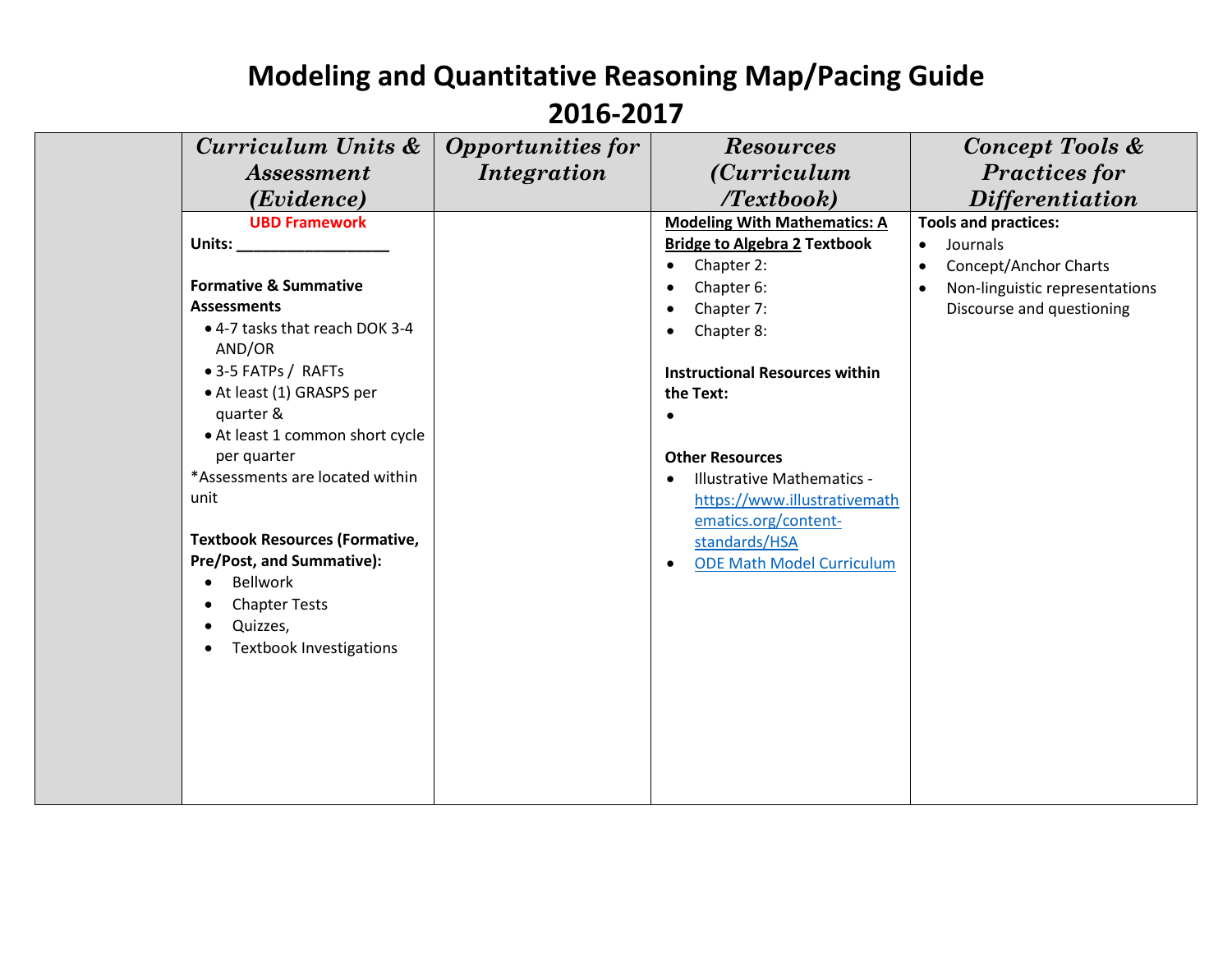| Topic &                           | UNIT <sub>9</sub>                                                                                                                                                                                                                                                                                                                                                     |                                                                               |                                                                                                                                              |                                    |
|-----------------------------------|-----------------------------------------------------------------------------------------------------------------------------------------------------------------------------------------------------------------------------------------------------------------------------------------------------------------------------------------------------------------------|-------------------------------------------------------------------------------|----------------------------------------------------------------------------------------------------------------------------------------------|------------------------------------|
| <b>Standard</b>                   | <b>FUNCTIONS - TRIGONOMETRIC FUNCTIONS</b>                                                                                                                                                                                                                                                                                                                            |                                                                               |                                                                                                                                              |                                    |
| Quarter 4                         | Extend the domain of trigonometric functions using the unit circle<br>F-TF.1 Understand radian measure of an angle as the length of the arc on the unit circle subtended by the angle.                                                                                                                                                                                |                                                                               |                                                                                                                                              |                                    |
|                                   |                                                                                                                                                                                                                                                                                                                                                                       |                                                                               |                                                                                                                                              |                                    |
| <b>Time</b><br>Frame<br>Weeks 1-8 | Model periodic phenomena with trigonometric functions<br>F-TF.5 Choose trigonometric functions to model periodic phenomena with specified amplitude, frequency, and midline<br>F-TF.7 Use inverse functions to solve trigonometric equations that arise in modeling contexts; evaluate the solutions using technology,<br>and interpret them in terms of the context. |                                                                               |                                                                                                                                              |                                    |
|                                   | <b>Key Concepts and Skills</b>                                                                                                                                                                                                                                                                                                                                        |                                                                               |                                                                                                                                              |                                    |
|                                   |                                                                                                                                                                                                                                                                                                                                                                       |                                                                               | Determine the appropriateness of a model for making predictions from a given set of data                                                     |                                    |
|                                   |                                                                                                                                                                                                                                                                                                                                                                       |                                                                               |                                                                                                                                              |                                    |
|                                   | $\bullet$                                                                                                                                                                                                                                                                                                                                                             |                                                                               | Use trigonometric ratios and functions available through technology to calculate distances and model periodic motion                         |                                    |
|                                   | $\bullet$                                                                                                                                                                                                                                                                                                                                                             |                                                                               | Use regression methods available through technology to describe various models for data such as linear, quadratic, exponential, etc.,        |                                    |
|                                   |                                                                                                                                                                                                                                                                                                                                                                       | select the most appropriate model, and use the model to interpret information |                                                                                                                                              |                                    |
|                                   | Use geometric transformations, proportions, and periodic motion to describe mathematical patterns and structure in music.<br>$\bullet$                                                                                                                                                                                                                                |                                                                               |                                                                                                                                              |                                    |
|                                   |                                                                                                                                                                                                                                                                                                                                                                       |                                                                               | For guidance with I can statements, clarifications, Enduring Understandings, and Essential Questions, see your provided resource titled, The |                                    |
|                                   | Common Core, Clarifying Expectations for Teachers & Students, 2011 Edition.                                                                                                                                                                                                                                                                                           |                                                                               |                                                                                                                                              |                                    |
|                                   | Curriculum Units                                                                                                                                                                                                                                                                                                                                                      | <i><b>Opportunities</b></i>                                                   | <b>Resources</b>                                                                                                                             | Concept Tools &                    |
|                                   | & Assessment                                                                                                                                                                                                                                                                                                                                                          | for Integration                                                               | (Curriculum /Textbook)                                                                                                                       | <b>Practices for</b>               |
|                                   | (Evidence)                                                                                                                                                                                                                                                                                                                                                            |                                                                               |                                                                                                                                              | <i>Differentiation</i>             |
|                                   | <b>UBD Framework</b>                                                                                                                                                                                                                                                                                                                                                  |                                                                               | <b>Modeling With Mathematics: A Bridge</b>                                                                                                   | <b>Tools and practices:</b>        |
|                                   | Units: $\_\_$                                                                                                                                                                                                                                                                                                                                                         |                                                                               | to Algebra 2 Textbook                                                                                                                        | Journals<br>$\bullet$              |
|                                   |                                                                                                                                                                                                                                                                                                                                                                       |                                                                               | Chapter 8:                                                                                                                                   | Concept/Anchor Charts<br>$\bullet$ |
|                                   | <b>Formative &amp; Summative</b>                                                                                                                                                                                                                                                                                                                                      |                                                                               |                                                                                                                                              | Non-linguistic representations     |
|                                   | <b>Assessments</b>                                                                                                                                                                                                                                                                                                                                                    |                                                                               | <b>Instructional Resources within the</b>                                                                                                    | Discourse and questioning          |
|                                   | • 4-7 tasks that reach DOK<br>$3 - 4$                                                                                                                                                                                                                                                                                                                                 |                                                                               | Text:                                                                                                                                        |                                    |
|                                   | AND/OR                                                                                                                                                                                                                                                                                                                                                                |                                                                               |                                                                                                                                              |                                    |
|                                   | • 3-5 FATPs / RAFTs                                                                                                                                                                                                                                                                                                                                                   |                                                                               | <b>Other Resources</b>                                                                                                                       |                                    |
|                                   | • At least (1) GRASPS per                                                                                                                                                                                                                                                                                                                                             |                                                                               | <b>Illustrative Mathematics -</b>                                                                                                            |                                    |
|                                   | quarter &                                                                                                                                                                                                                                                                                                                                                             |                                                                               | https://www.illustrativemathemati                                                                                                            |                                    |
|                                   |                                                                                                                                                                                                                                                                                                                                                                       |                                                                               |                                                                                                                                              |                                    |